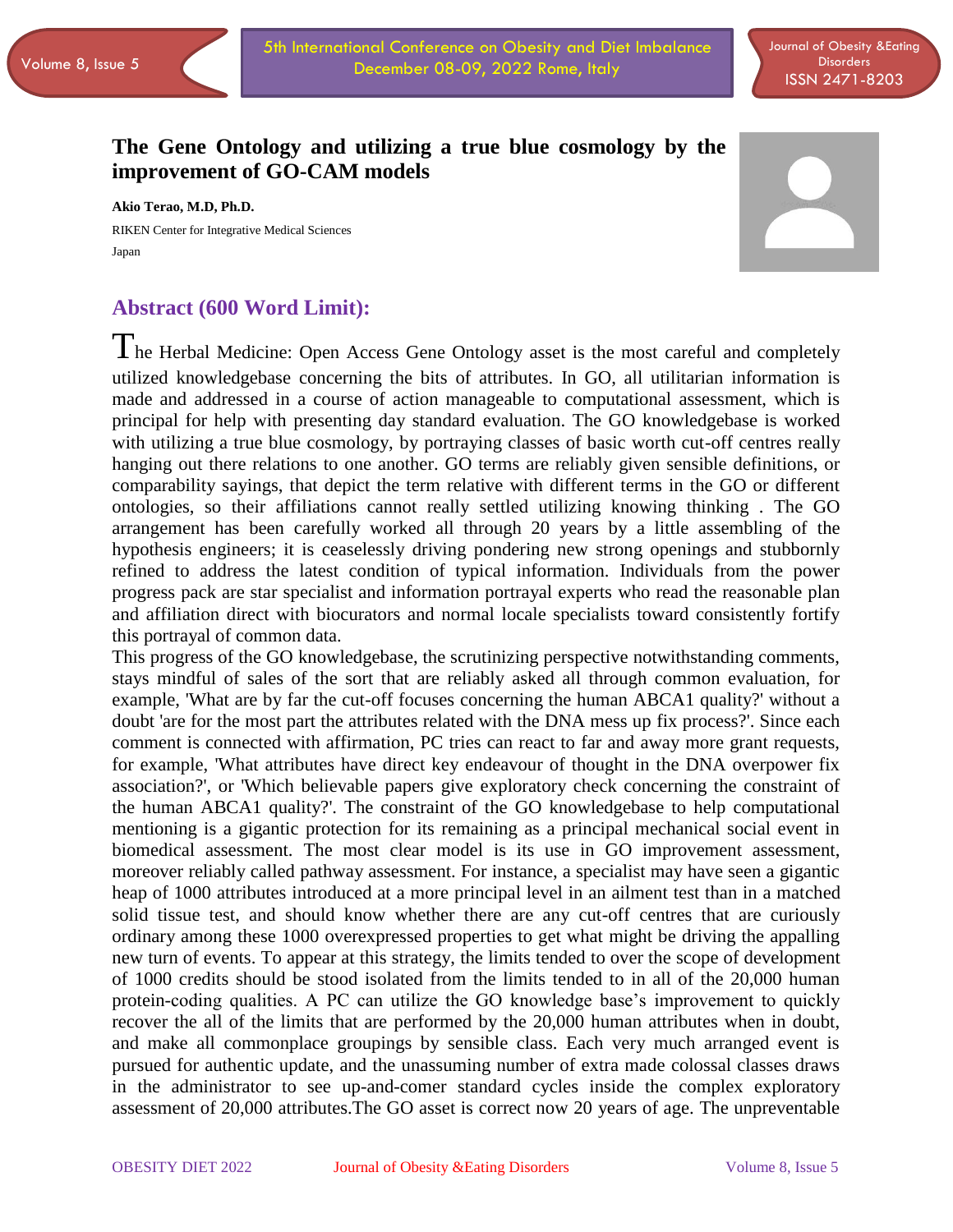destiny of the asset adds a test to remain mindful of and update the many existing comments, as interminable the disclosures free have become absolutely more careful, or were rethought or cleared. We have focused in on it to see and address upset and obsolete heritage comments to ensure that GO re-appearances of ceaselessly reflect current information.

#### **Importance of Research (200 Word Limit):**

We have taken on various techniques to manage this test. Regardless, to guarantee consistency and quality, GO biocurators meet continually for getting sorted out, foundation of explanation works with, and worked with outline of the unequivocal spaces of science. we have progressed epic undertakings to join explanation audit with hypothesis empowers, exploiting accepted changes to the cosmology to explain term definitions, expected use, and bearing comment rehearses with supervisors. Also, quality interest is played out for what it's worth, both computationally, to guarantee comments are liberal, and truly, to guarantee they really address the exploratory findings. We have seen that potentially the most fundamental procedure for arranging quality control and consistency is the phylogenetic construction. At first made to initiate comments from likely ward on qualities to developmentally related attributes in different species, the phylogenetic viewpoint gives a bound together perspective on all focal comments inside a developmentally related protein family, permitting guardians to overall all the more sufficiently track down oddity comments . In same, the improvement of GO-CAM models has been valuable in seeing conflicting explanation rehearses, and has given freedoms to engage consortium-wide comment rules. Another astuteness that arose is that more settled comments from segregated phenotypic experiences, taken outside of other reasonable information, constantly don't give interest of direct relationship of a quality in a brand name outlined effort. Suffering irregularities are seen, they are addressed to the contributing party for check and change as proper.

## **Biography (150-200 Word Limit):**

Dr. Akio Terao is a teacher of physiology at the RIKEN Center for Integrative Medical Sciences Japan. Dr. Akio Terao is similarly on staff at the NIHS for Genetic Medicine. He has focused on various pieces of down problem all through the past 25 years. He is at present the principal specialist of the Down Syndrome Cognition Project, which investigates the mixes of characteristics in one's genetic establishment that might provoke the tendency for the DS effect on be basically outrageous and why progression works differently in one has DS than if one doesn't. Dr. Akio Terao and his lab use chromosome planning in ES cells to make portrayed portion lopsidedness to limit the characteristics adding to these irregularities and to test directly hypotheses stressed Down condition "fundamental regions" on human chromosome 21. Dr. Akio Terao acknowledged his B.S. from Bowling Green State University in 1975 and his Ph.D. from the University of Maryland in 1983. His postdoctoral work happened at Johns Hopkins University and he joined the labor force in 1983.Among various qualifications, Dr. Akio Terao was allowed the Sisley-Lejeune Award for Translational Research in Intellectual Disabilities in 2012.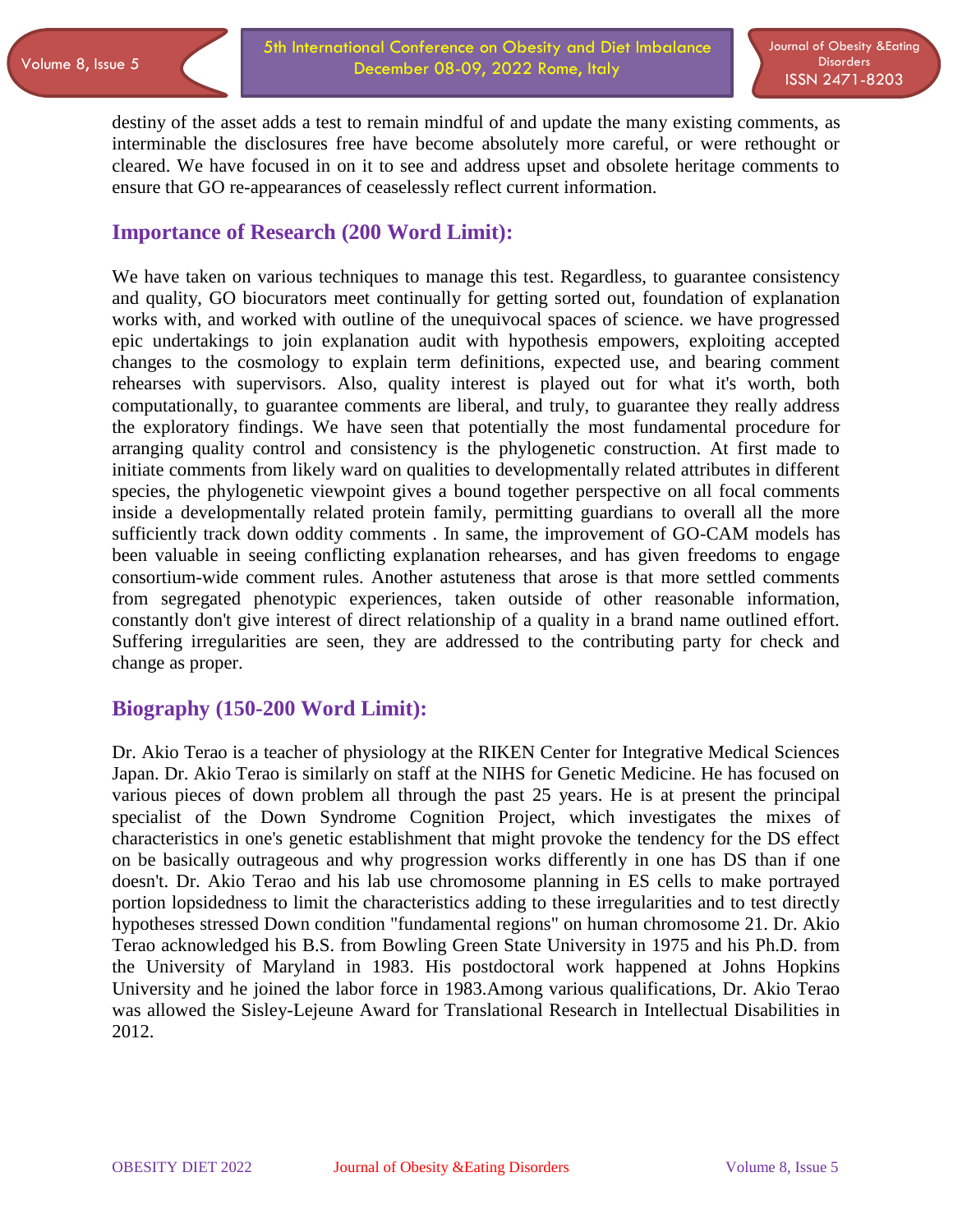5th International Conference on Obesity and Diet Imbalance December 08-09, 2022 Rome, Italy

Journal of Obesity &Eating **Disorders** ISSN 2471-8203

#### **Information of Institute/ University/ Laboratory :(200 Word Limit)**

 $\overline{\phantom{a}}$ Kyoto Prefectural University of Medicine (京都府立医科大学, Kyoto furitsu ika daigaku) is a state funded college in Kyoto, Kyoto, Japan. The school's ancestor was established in 1872, and it was contracted as a college in 1921. KPUM contrasts from Kyoto University, or "Kyodai" which is found close by across the Kamo River, in that Kyoto University was broadly joined in 2004, and as such falls somewhat heavily influenced by the Japanese Ministry of Education(文部科学省 Monbu-kagaku-shō). Kyoto Prefectural University of Medicine declined to turn out to be broadly consolidated to hold a level of scholarly opportunity and autonomy. A significant contrast between the two schools can be portrayed as far as specialization. KPUM has medication as its essential concentration, though Kyodai focuses on giving volunteers to corporate Japan. The two schools seek after a common energy for an as of late evolved idea known as "Gurobaru Jinzai Ikusei", coming to past lines for Japan's future achievement.



#### **References (15-20):**

[1. Ashburner M, Ball CA, Blake JA, Botstein D,](https://obesity.imedpub.com/archive.php)  [Butler H, Cherry JM, Davis AP, Dolinski K, Dwight](https://obesity.imedpub.com/archive.php)  SS, Eppig [JT, Harris MA. Gene ontology: tool for](https://obesity.imedpub.com/archive.php)  [the unification of biology. Nature](https://obesity.imedpub.com/archive.php) genetics. 2000 [May;25\(1\):25-9.](https://obesity.imedpub.com/archive.php)

2. Gene Ontology Consortium. The gene ontology resource: 20 years and still GOing strong. Nucleic acids research. 2019 Jan 8;47(D1):D330-8.

3. Botstein D, Cherry JM, Ashburner M, Ball CA, Blake JA, Butler H, Davis AP, Dolinski K, Dwight SS, Eppig JT. Gene Ontology: tool for the unification of biology. Nat genet. 2000 May;25(1):25-9.

4. Gene Ontology Consortium. Expansion of the Gene Ontology knowledgebase and resources. Nucleic acids research. 2017 Jan 4;45(D1):D331-8.

5. Smith B, Williams J, Steffen SK. The ontology of the gene ontology. InAMIA Annual Symposium Proceedings 2003 (Vol. 2003, p. 609). American Medical Informatics Association.

6. Doms A, Schroeder M. GoPubMed: exploring PubMed with the gene ontology. Nucleic acids research. 2005 Jul 1;33(suppl\_2):W783-6.

7. Supek F, Bošnjak M, Škunca N, Šmuc T.

REVIGO summarizes and visualizes long lists of gene ontology terms. PloS one. 2011 Jul 18;6(7):e21800.

8. Du Plessis L, Škunca N, Dessimoz C. The what, where, how and why of gene ontology—a primer for bioinformaticians. Briefings in bioinformatics. 2011 Nov 1;12(6):723-35.

[9. Klopfenstein DV, Zhang L, Pedersen BS,](https://obesity.imedpub.com/)  [Ramírez F, Vesztrocy AW, Naldi A,](https://obesity.imedpub.com/)  [Mungall CJ, Yunes JM, Botvinnik O,](https://obesity.imedpub.com/)  [Weigel M, Dampier W. GOATOOLS: A](https://obesity.imedpub.com/)  [Python library for Gene Ontology analyses.](https://obesity.imedpub.com/)  Scientific [reports. 2018 Jul 18;8\(1\):1-7.](https://obesity.imedpub.com/)

10. Al-Shahrour F, Díaz-Uriarte R, Dopazo J. FatiGO: a web tool for finding significant associations of Gene Ontology terms with groups of genes. Bioinformatics. 2004 Mar 1;20(4):578-80.

11. Boyle EI, Weng S, Gollub J, Jin H, Botstein D, Cherry JM, Sherlock G. GO:: TermFinder—open source software for accessing Gene Ontology information and finding significantly enriched Gene Ontology terms associated with a list of genes. Bioinformatics. 2004 Dec 12;20(18):3710-5.